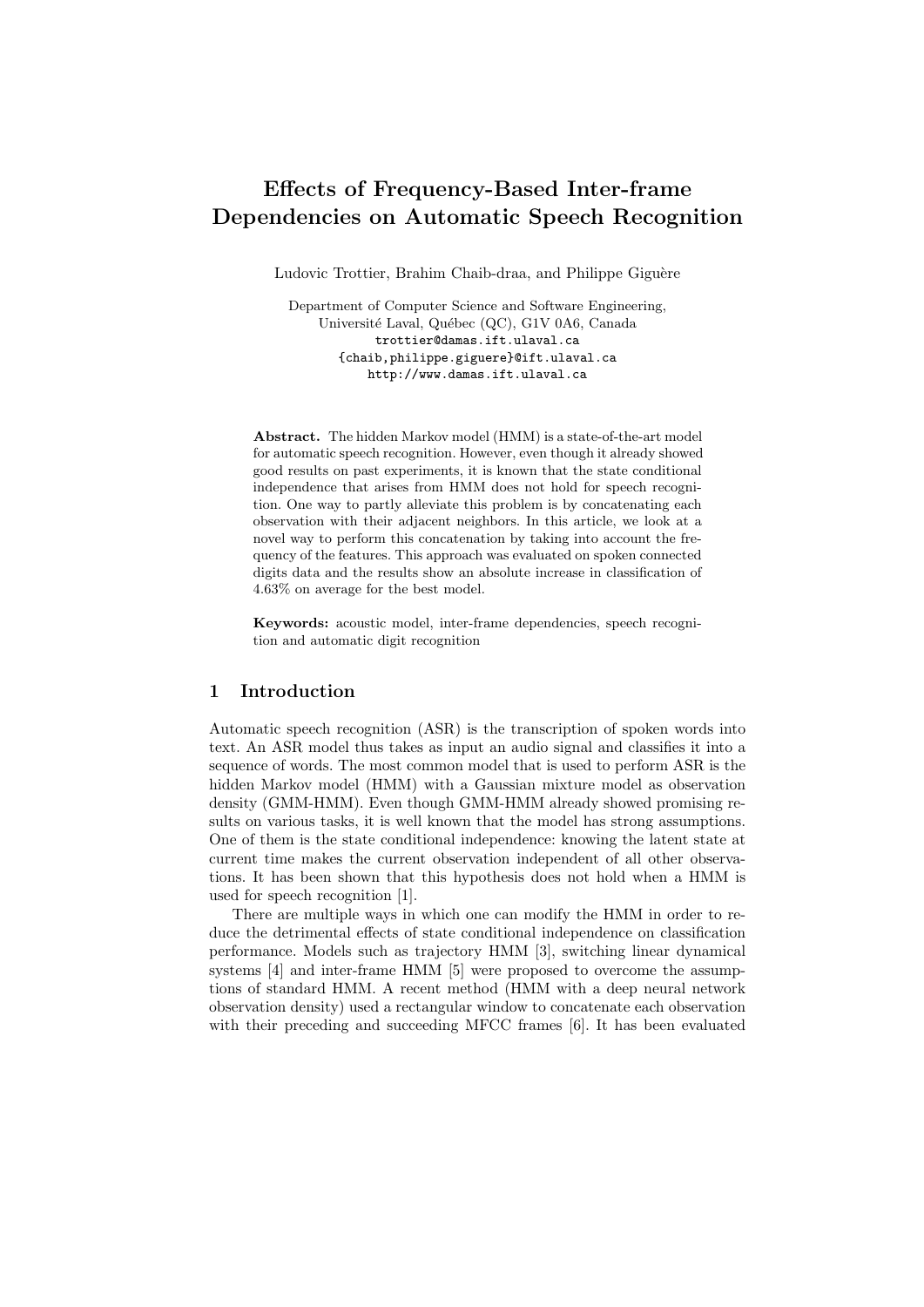#### 2 Effects of Frequency Based Inter-frame Dependencies on ASR

that the window helped the model achieve outstanding results by reducing the effects of the state conditional independence [2]. In this paper, we investigate how the use of a window can help to increase the performance of GMM-HMM by looking at a triangular window that models inter-frame dependencies based on frequency. Signal processing theory suggests that detecting changes is longer for lower frequency signals, and faster for higher frequency signals. Thus, the frequency appears to be a good metric of the speed of variation of information. Therefore, if we create a triangular window that uses information on a longer time-range for low frequencies and a shorter one for high frequencies, we expect to improve the classification of a frame.

The remainder of this paper is structured as follows. Section 2 elaborates on the temporal window and the chosen HMM. In Section 3, the experimental framework and the results of the experiments are described, and we conclude this work in Section 4.

### 2 Temporal Window

It is normally required that features be extracted from utterances before any classification. Generally, time-based waveform are not as robust as frequencybased features for ASR. For this reason, the most common feature extraction method used for ASR is the Mel frequency cepstral coefficients (MFCC). It uses various transformations, such as the Fourier transform, in order to output a series of frequency-based vectors (frames). As a matter of convention, the coefficients in a frame are ordered from low to high frequency.

In this paper, we propose a novel way of combining feature frames (MFCC) extracted at different times that takes into account the velocity of change at different frequencies. This type of approach that we dubbed triangular window is motivated by signal processing theories which show that the rate at which information changes in signals is proportional to frequency. This is why our window collects frames farther apart for low frequency coefficients and closer for high ones, as depicted in Fig. 1.



Fig. 1. Example of a rectangular and triangular window of size 5. A given column, on the leftmost figure, represents a frame at a particular time t and the rows are coefficients (MFCCs). Our triangular window approach performs coefficients sub-sampling on each row based on the frequency. The classical rectangular window approach is simply the concatenation of nearby frames together. We denote as  $X_t$  the resulting matrix after concatenation.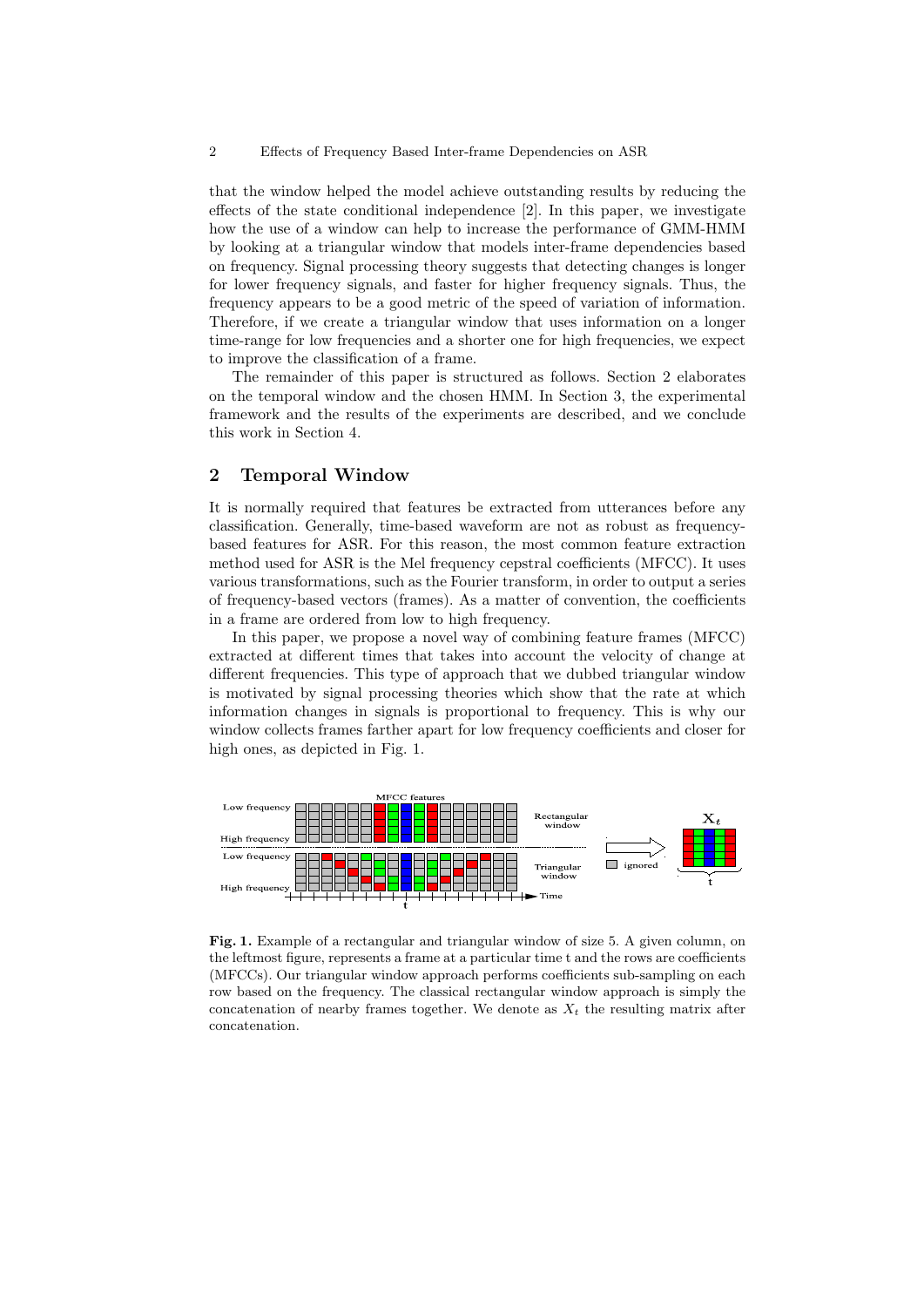The difference between rectangular and triangular windows is seen in Fig. 1. The former concatenate coefficients from adjacent frames, whereas the latter concatenate coefficients from other frames based on their frequency. The coefficients at lower frequencies are taken further apart to avoid redundant information. Those at higher frequencies can be made closer because the frames quickly become independent. Importantly, coefficients should not be duplicated in order to avoid redundant information.

In models such as GMM-HMM, where each mixture component is a Gaussian, the resulting matrix  $X_t$  can be vectorized to get back a vector  $\mathbf{x}_t$ . However,  $\mathbf{x}_t$ will be high-dimensional if the size of  $X_t$  is large. Thus, the evaluation of the observation density would be expensive to compute since it requires the inversion of a high-dimensional covariance matrix  $\Sigma$ . In addition,  $\Sigma$  is more likely to be non-invertible and the learning process could also over-fit it.

For these reasons, the observation density was set to the matrix equivalent of GMM: the matrix normal mixture model (MNMM). In this case, the density function of each component in a MNMM is given by the matrix normal density function:

$$
p(X|M, U, V) = \frac{\exp\left(-\frac{1}{2}\operatorname{Tr}\left[V^{-1}(X - M)^{\top}U^{-1}(X - M)\right]\right)}{(2\pi)^{\frac{np}{2}}|V|^{\frac{n}{2}}|U|^{\frac{p}{2}}},\tag{1}
$$

where X and M are  $n \times p$  dimensional matrices, U is  $n \times n$  and V is  $p \times p$ . Both models are equivalent if  $\Sigma = \text{kron}(V, U)$ , the Kronecker product between V and U, and if  $\text{vec}(M) = \mu$ , the mean of the Gaussian. Most of the time, these models achieve similar results even though MNMM is approximating  $\Sigma$ . However, notice that the  $np \times np$  matrix  $\Sigma$  is divided into two smaller matrices U and V which avoids the problems cited earlier.

The Expectation-Maximization (EM) for learning MNMM, as proposed in [7], can be used in our approach to learn MNMM-HMM. To achieve that, we simply replace the posterior probability that observation  $j$  belongs to component i  $(\tau_{i,j})$  by the posterior probability that frame t belongs to component k of latent state j  $(\gamma_t(j,k))$ .  $\tau_{i,j}$  can be found using component weights whereas  $\gamma_t(j,k)$  can be computed using the well-known Forward-Backward recursion. Consequently, the equation for learning the mean of the mixture component  $k$  in state  $j$  is:

$$
\hat{M}_{j,k} = \sum_{t=1}^{T} \gamma_t(j,k) X_t \Bigg/ \sum_{t=1}^{T} \gamma_t(j,k) . \tag{2}
$$

The equations for the among-row  $U_{j,k}$  and among-column  $V_{j,k}$  covariance can also be written using the  $\gamma$  smoothing value:

$$
\hat{U}_{j,k} = \sum_{t=1}^{T} \gamma_t(j,k) \left( X_t - \hat{M}_{j,k} \right) V_{j,k}^{-1} \left( X_t - \hat{M}_{j,k} \right)^{\top} / p \sum_{t=1}^{T} \gamma_t(j,k) , \qquad (3)
$$

$$
\hat{V}_{j,k} = \sum_{t=1}^{T} \gamma_t(j,k) \left( X_t - \hat{M}_{j,k} \right)^{\top} \hat{U}_{j,k}^{-1} \left( X_t - \hat{M}_{j,k} \right) / n \sum_{t=1}^{T} \gamma_t(j,k) \quad . \tag{4}
$$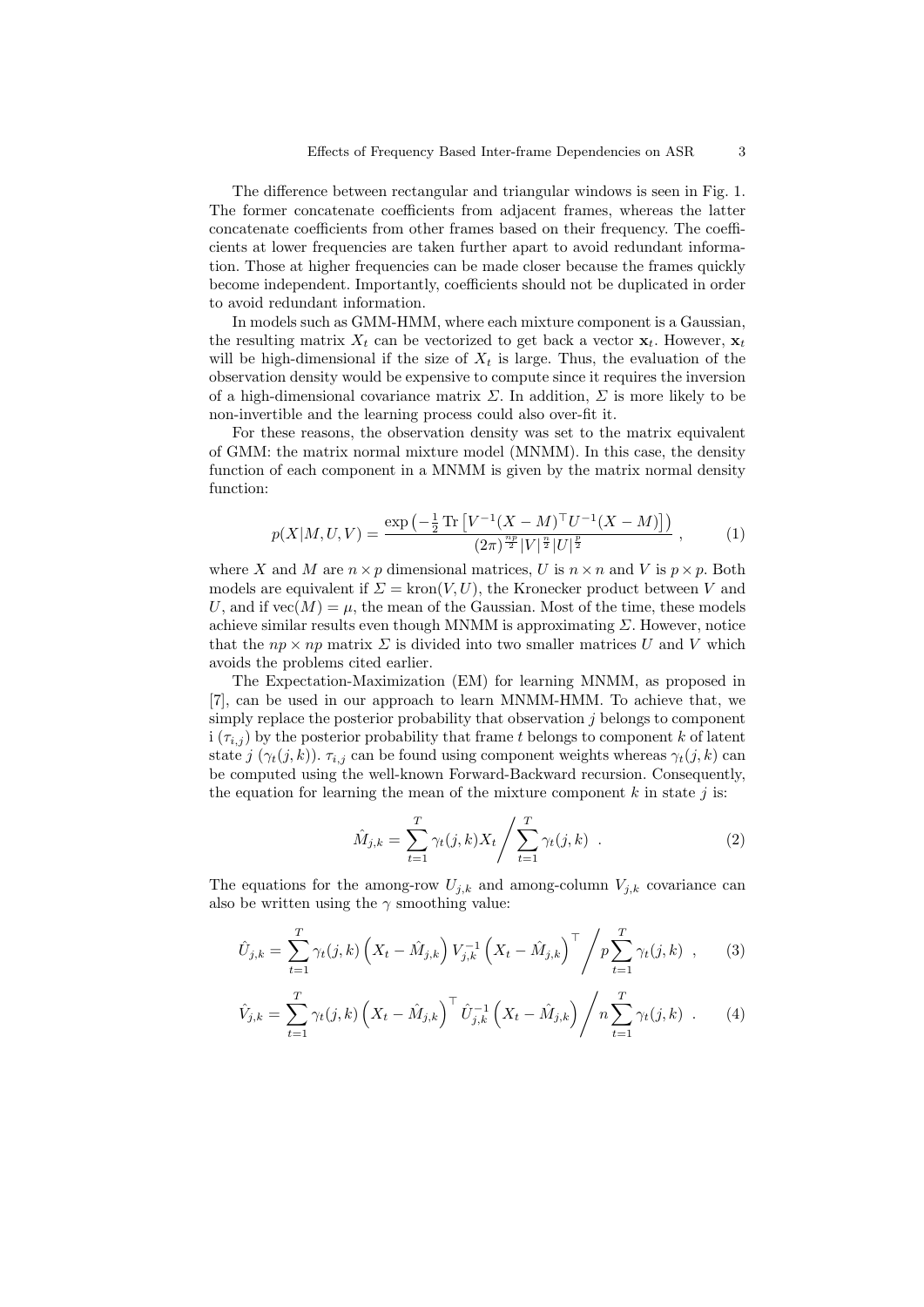The update equations for the mixture weights and the state transitions stay the same. Having now in hands a suitable model that can be used efficiently with the new features  $X_t$ , we have elaborated a number of experiments to test the validity of our triangular window.

# 3 Connected Digits Recognition

The database we used for our experiments is Aurora 2 [8] which contains 11 spoken digits (*zero* to *nine* with  $oh$ ). The digits are connected, thus they can be spoken in any order and in any amount (up to 7) with possible pauses between them. The utterances are noisy and the signal-to-noise ratio (SNR) varies from -5 dB, 0 dB, . . . , 20 dB. Different kinds of noise have corrupted the signals such as train, airport, car, restaurant, etc. The training set contains 16,880 utterances, test set  $A$  and  $B$  have 28,028 and test  $C$  has 14,014. On average, an utterance last approximately 2 seconds.

We defined 25 different triangular windows by hands and tested their accuracy with MNMM-HMM. We compared our results with the state-of-the-art GMM-HMM. The latent structure of both HMMs was fixed to 7 states, left-toright transition only, with additional non-emitting entry and exit. We chose 7 states as the maximum number of states that prevents frames deprivation (more states than frames in HMM). The number of mixture components per state for the emission model was fixed to 4. We used standard 39 dimensional MFCC  $+$ Delta + DoubleDelta for GMM-HMM and 13 dimensional MFCC for MNMM-HMM. Both models were trained using EM and the number of iterations it ran was fixed to 10 (we saw a convergence of the log-likelihood after 10 iterations).

Phoneme-based training and testing was performed and 20 different phonemes (including silence) were used to represent the 11 digits. The phonemes were chosen according to The CMU Pronouncing Dictionary<sup>1</sup>. The algorithms were initialized using a standard uniform phoneme segmentation and a silence phoneme was concatenated to the beginning and the end of each utterance. The language model was a uniform bi-gram.

Fig. 2 shows the word accuracy of MNMM-HMM with the best triangular window compared to GMM-HMM. It used coefficients at time  $[t - \alpha_i, t - \delta_i, t, t +$  $\delta_i, t + \alpha_i]$  where  $\delta = [1, 1, 2, 2, \dots, 6, 6, 7]$  and  $\alpha = [2, 3, 4, 5, \dots, 12, 13, 14]$  (i iterates from high to low frequency). In addition, the word accuracy computes the number of insertions, deletions and substitutions that are necessary to transform the recognized utterance into the reference. We also added the classification results from the original paper that presented the Aurora 2 database as an additional comparison for our method [8]. We refer to it as HTK since they used the Hidden Markov Model Toolkit to perform the recognition [9]. We can see from the results in Fig. 2 that the triangular window increases the performance of the recognition of about 4.63% on average compared to GMM-HMM.

We notice that the model did not outperform HTK. Indeed, HTK uses a more complex training algorithm that includes, among others, short pause and silence

<sup>1</sup> http://www.speech.cs.cmu.edu/cgi-bin/cmudict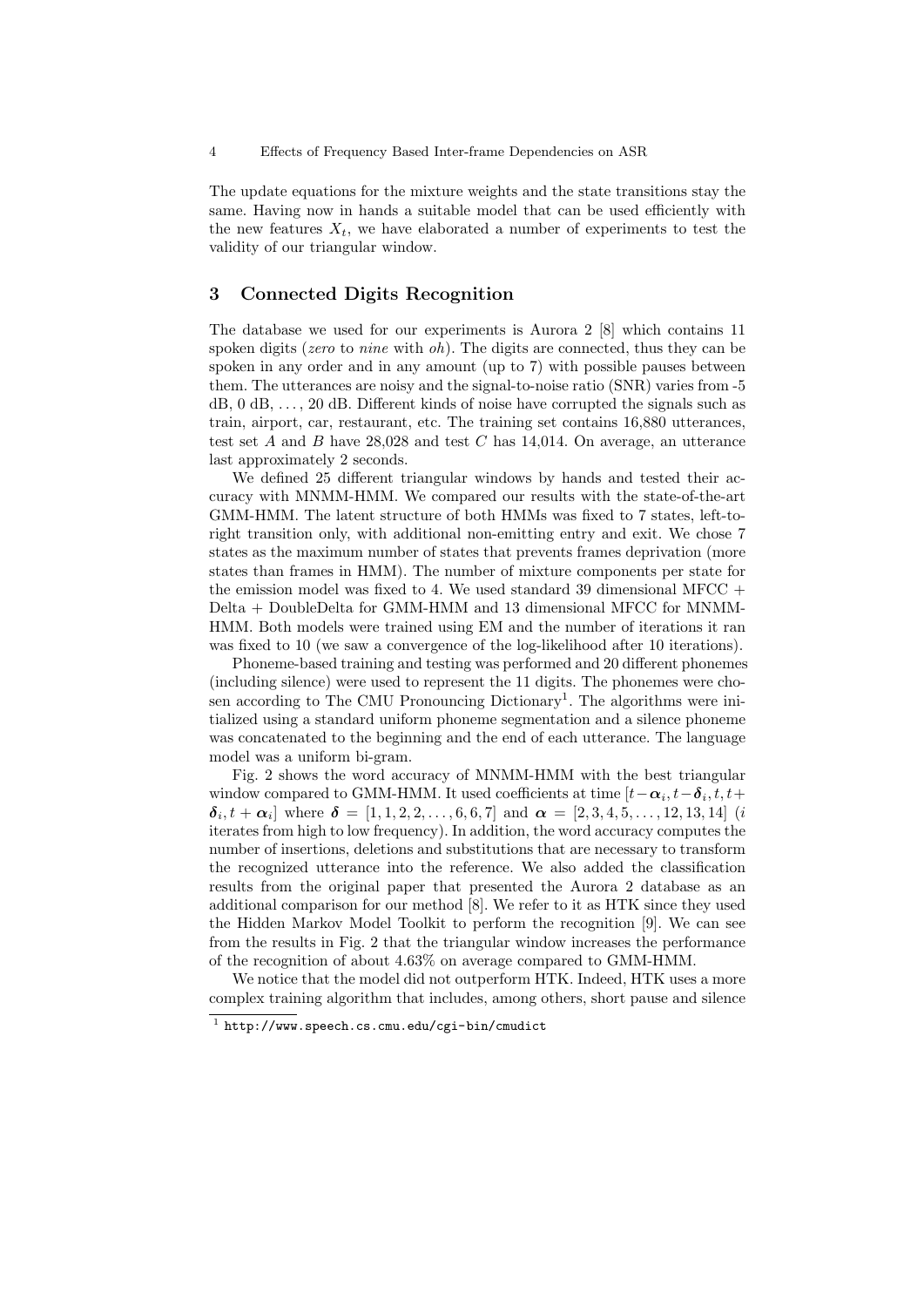

Fig. 2. Word accuracy on Aurora 2 database. For MNMM-HMM, multiple triangular windows were defined and the best one is shown (as explained in the text).

inference, cost function on word transitions and pruning. Instead, a standard EM algorithm was applied on both GMM-HMM and MNMM-HMM. In our preliminary work, we wanted to focus on whether the triangular window could help, or not, the classification. Moreover, the performance increase achieved using a window does not depend on these add-ons. Therefore, the triangular window should still increase the classification results once all the add-ons are implemented.

Moreover, Fig. 3 shows the performance of MNMM-HMM with the best triangular window (depicted earlier) along with rectangular windows of different sizes. We can see that the triangular window helped achieve better accuracy. Also, there is a slight degradation of performance as we increase the size of the rectangular window. This is due to the fact that the coefficients concatenated on both sides are either non informative, redundant or related to other phonemes. This shows that using a triangular window is better than its rectangular counterpart.



Fig. 3. Comparison for MNMM-HMM of rectangular and triangular windows. The sizes refer to the horizontal size of  $X_t$  using a rectangular window. The triangular window is the one that achieved the best performance reported in Fig. 2.